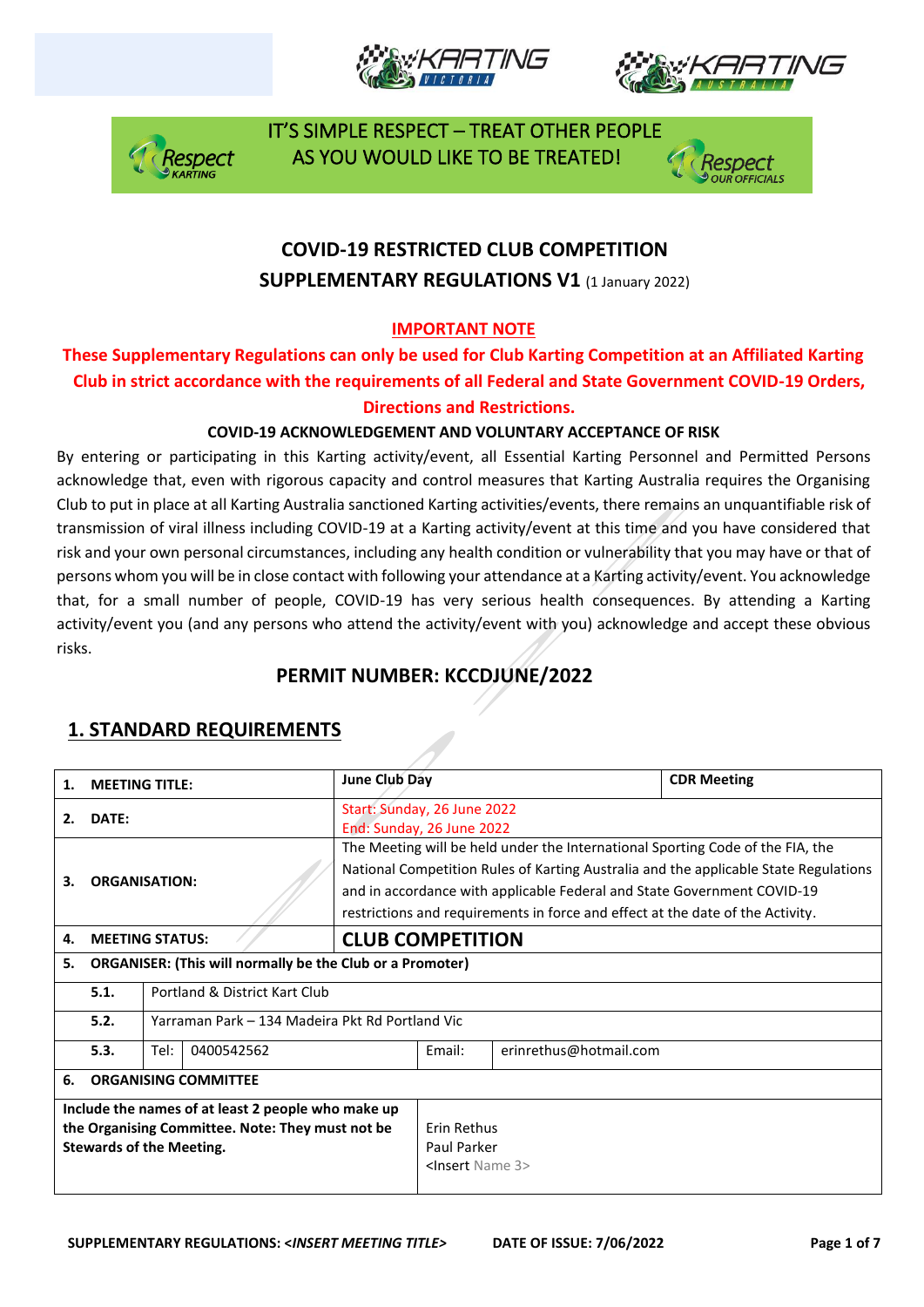







| 7. ESSENTIAL OFFICIALS (Ref: General Rules Chapter 7 Rule 4 - "Essential Officials")                                                                     |                                                         |  |  |  |
|----------------------------------------------------------------------------------------------------------------------------------------------------------|---------------------------------------------------------|--|--|--|
|                                                                                                                                                          | Neville Tapscott (Chief Steward)                        |  |  |  |
| <b>Stewards of The Meeting</b><br>Note: Chief Steward Must be Grade 3 or Higher                                                                          | <b>Brad Anderson</b>                                    |  |  |  |
|                                                                                                                                                          | Kevin Hitchcock                                         |  |  |  |
| Clerk of the Course                                                                                                                                      | Paul Parker                                             |  |  |  |
| Note: Up to 35 Entries May be Grade 4 or Higher. More than 35 Entries* Must be Grade 3 or Higher<br>* See General Rules Chapter 7 Rule 4 Guidance Note 2 |                                                         |  |  |  |
| Chief Scrutineer: May be Grade 4 or Higher                                                                                                               | Daniel Rethus                                           |  |  |  |
| Chief Timekeeper:                                                                                                                                        | Erin Rethus                                             |  |  |  |
| <b>Emergency and Medical Services:</b>                                                                                                                   | <b>Brad Anderson</b>                                    |  |  |  |
| <b>OTHER OFFICIALS</b><br>8.                                                                                                                             |                                                         |  |  |  |
| <b>Assistant Clerk Of The Course:</b>                                                                                                                    | <insert name=""><br/><insert name=""></insert></insert> |  |  |  |
| Starter                                                                                                                                                  | Paul Parker                                             |  |  |  |
| <b>Scales Marshal</b>                                                                                                                                    | <b>Adrian Jones</b>                                     |  |  |  |
| <b>Grid Marshal</b>                                                                                                                                      | Jenny King                                              |  |  |  |
| Secretary of the Meeting                                                                                                                                 | Erin Rethus                                             |  |  |  |
| Timekeeper                                                                                                                                               | Erin Rethus                                             |  |  |  |
| <b>CIRCUIT DETAILS</b><br>9.                                                                                                                             |                                                         |  |  |  |
| <b>Circuit Name:</b>                                                                                                                                     | Yarraman Park                                           |  |  |  |
| <b>Circuit Address:</b>                                                                                                                                  | 134 Madeira Pkt Rd Portland                             |  |  |  |
| <b>Track Length:</b>                                                                                                                                     | 752 Metres                                              |  |  |  |
| <b>Direction Of Racing:</b>                                                                                                                              | Anti Clockwise                                          |  |  |  |
| <b>Track Density:</b>                                                                                                                                    | 32                                                      |  |  |  |
| <b>Notice Board:</b>                                                                                                                                     | Canteen exterior wall                                   |  |  |  |
| <b>Stewards Office:</b>                                                                                                                                  | West side of clubrooms under grandstand                 |  |  |  |
| <b>Mechanical Breakdown Lane:</b>                                                                                                                        | Will Not be in use at this Meeting.                     |  |  |  |
| Parc Fermé:                                                                                                                                              | Ingrid, scales and tech shed area                       |  |  |  |

### **2. ADMINISTRATION**

| Anyone that holds a KA karting licence may compete at club events                        |
|------------------------------------------------------------------------------------------|
| The Club must maintain a register of all permitted persons who enter the Circuit for the |
| Event.                                                                                   |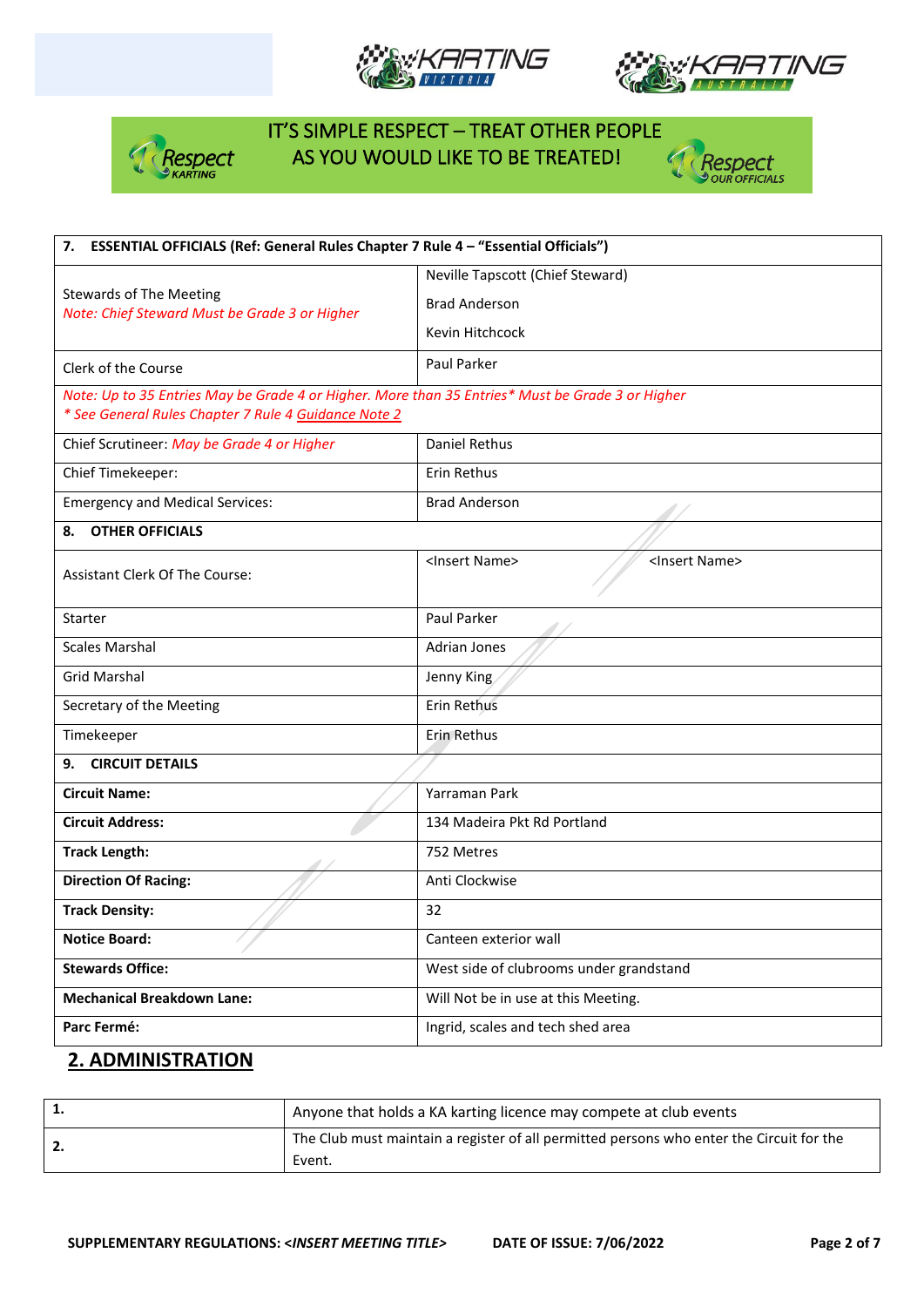







| 3.                                                                                                               | The number of entries in the Event is strictly limited by Government Directions/Orders.<br>Pre-entry for the Event is essential. There will be NO ENTRIES ACCEPTED ON THE DAY. |                                                                                                        |                             |            |                                                                                                                          |  |  |
|------------------------------------------------------------------------------------------------------------------|--------------------------------------------------------------------------------------------------------------------------------------------------------------------------------|--------------------------------------------------------------------------------------------------------|-----------------------------|------------|--------------------------------------------------------------------------------------------------------------------------|--|--|
|                                                                                                                  | The Competition Groups listed below are permitted to compete at this Meeting.                                                                                                  |                                                                                                        |                             |            |                                                                                                                          |  |  |
| <b>COMPETITION GROUPS</b><br>4.                                                                                  |                                                                                                                                                                                | Competition Group names as listed in the 2022 Australian Karting Manual Competition                    |                             |            |                                                                                                                          |  |  |
|                                                                                                                  |                                                                                                                                                                                | Rules Chapter 5 Rule 7 must be used.                                                                   |                             |            |                                                                                                                          |  |  |
|                                                                                                                  |                                                                                                                                                                                |                                                                                                        |                             |            | See the Important Notes for Clubs About 4SS Racing (Class Rules, Chapter 20)                                             |  |  |
| <b>Competition Group</b>                                                                                         |                                                                                                                                                                                | <b>Eligible Classes for each Competition Group</b>                                                     |                             |            |                                                                                                                          |  |  |
| Cadet                                                                                                            |                                                                                                                                                                                | Cadet 9                                                                                                | Cadet 12                    | Cadet 4SS  | <b>NOTE: Cadet 9 and Cadet 4SS MUST be</b><br>arranged behind Cadet 12.                                                  |  |  |
| <b>Junior (Lower Performance)</b>                                                                                |                                                                                                                                                                                | KA4                                                                                                    | 4SS Junior                  | Yamaha     |                                                                                                                          |  |  |
| <b>Junior (Higher Performance)</b>                                                                               |                                                                                                                                                                                | KA3                                                                                                    | KA <sub>2</sub>             | Junior Max | Junior Performance                                                                                                       |  |  |
|                                                                                                                  |                                                                                                                                                                                |                                                                                                        | 4SS                         |            |                                                                                                                          |  |  |
| <b>Senior 4 Stroke</b>                                                                                           |                                                                                                                                                                                | 4SS Senior                                                                                             | Supermaxx                   |            |                                                                                                                          |  |  |
| <b>Senior (Lower Performance)</b>                                                                                |                                                                                                                                                                                | KA4                                                                                                    | KA3                         | Yamaha     | TaG 125 Restricted                                                                                                       |  |  |
| <b>Senior TaG</b>                                                                                                |                                                                                                                                                                                | <b>TaG 125</b>                                                                                         | X30                         |            |                                                                                                                          |  |  |
| <b>Open Performance</b>                                                                                          |                                                                                                                                                                                | KZ <sub>2</sub>                                                                                        | D <sub>D</sub> <sub>2</sub> | Gearbox    | Open Performance                                                                                                         |  |  |
|                                                                                                                  |                                                                                                                                                                                |                                                                                                        |                             |            | Should any Competition Group reach 80% of the Track Density, the Classes in that Competition Group may be split into two |  |  |
| (2) groups.                                                                                                      |                                                                                                                                                                                |                                                                                                        |                             |            |                                                                                                                          |  |  |
| <b>ENTRIES</b><br>5.                                                                                             |                                                                                                                                                                                |                                                                                                        |                             |            |                                                                                                                          |  |  |
| 2.1 ENTRIES OPEN:                                                                                                |                                                                                                                                                                                | 9am 1/05/2022                                                                                          |                             |            |                                                                                                                          |  |  |
| 2.2 ENTRIES CLOSE:                                                                                               |                                                                                                                                                                                | A minimum of one (1) day prior to the commencement of the Meeting <lnsert time=""> 24/06/2022</lnsert> |                             |            |                                                                                                                          |  |  |
|                                                                                                                  |                                                                                                                                                                                | <b>NO LATE ENTRIES ACCEPTED.</b>                                                                       |                             |            |                                                                                                                          |  |  |
| 2.4 ENTRIES CLOSE:                                                                                               | 24/06/2022                                                                                                                                                                     |                                                                                                        |                             |            |                                                                                                                          |  |  |
| <b>ENTRY FEE</b><br>6.                                                                                           |                                                                                                                                                                                |                                                                                                        |                             |            |                                                                                                                          |  |  |
| 3.1 The Entry Fee for each Competition Group at this Meeting including GST including the TDF levy is as follows: |                                                                                                                                                                                |                                                                                                        |                             |            |                                                                                                                          |  |  |
| <b>Competition Group Name</b>                                                                                    | <b>Entry Fee</b>                                                                                                                                                               |                                                                                                        |                             |            |                                                                                                                          |  |  |
| All Groups                                                                                                       |                                                                                                                                                                                | \$25                                                                                                   |                             |            |                                                                                                                          |  |  |
| Cadet and Junior Groups                                                                                          | \$25                                                                                                                                                                           |                                                                                                        |                             |            |                                                                                                                          |  |  |
| Senior Groups                                                                                                    | \$25                                                                                                                                                                           |                                                                                                        |                             |            |                                                                                                                          |  |  |
| Second or Third Groups Entered                                                                                   | \$20                                                                                                                                                                           |                                                                                                        |                             |            |                                                                                                                          |  |  |
| <b>ENTRY PROCEDURE</b><br>7.                                                                                     |                                                                                                                                                                                |                                                                                                        |                             |            |                                                                                                                          |  |  |
| 4.1 Each Entry for this Meeting must be made using the CMS as follows:                                           |                                                                                                                                                                                |                                                                                                        |                             |            |                                                                                                                          |  |  |
| Log on to your driver information via http://www.karting.net.au/                                                 |                                                                                                                                                                                |                                                                                                        |                             |            |                                                                                                                          |  |  |
|                                                                                                                  |                                                                                                                                                                                | Click on the licence and entries icon (top centre of the screen)                                       |                             |            |                                                                                                                          |  |  |
| Click on the "Enter a Race Meeting" icon                                                                         |                                                                                                                                                                                |                                                                                                        |                             |            |                                                                                                                          |  |  |

• Enter your log on details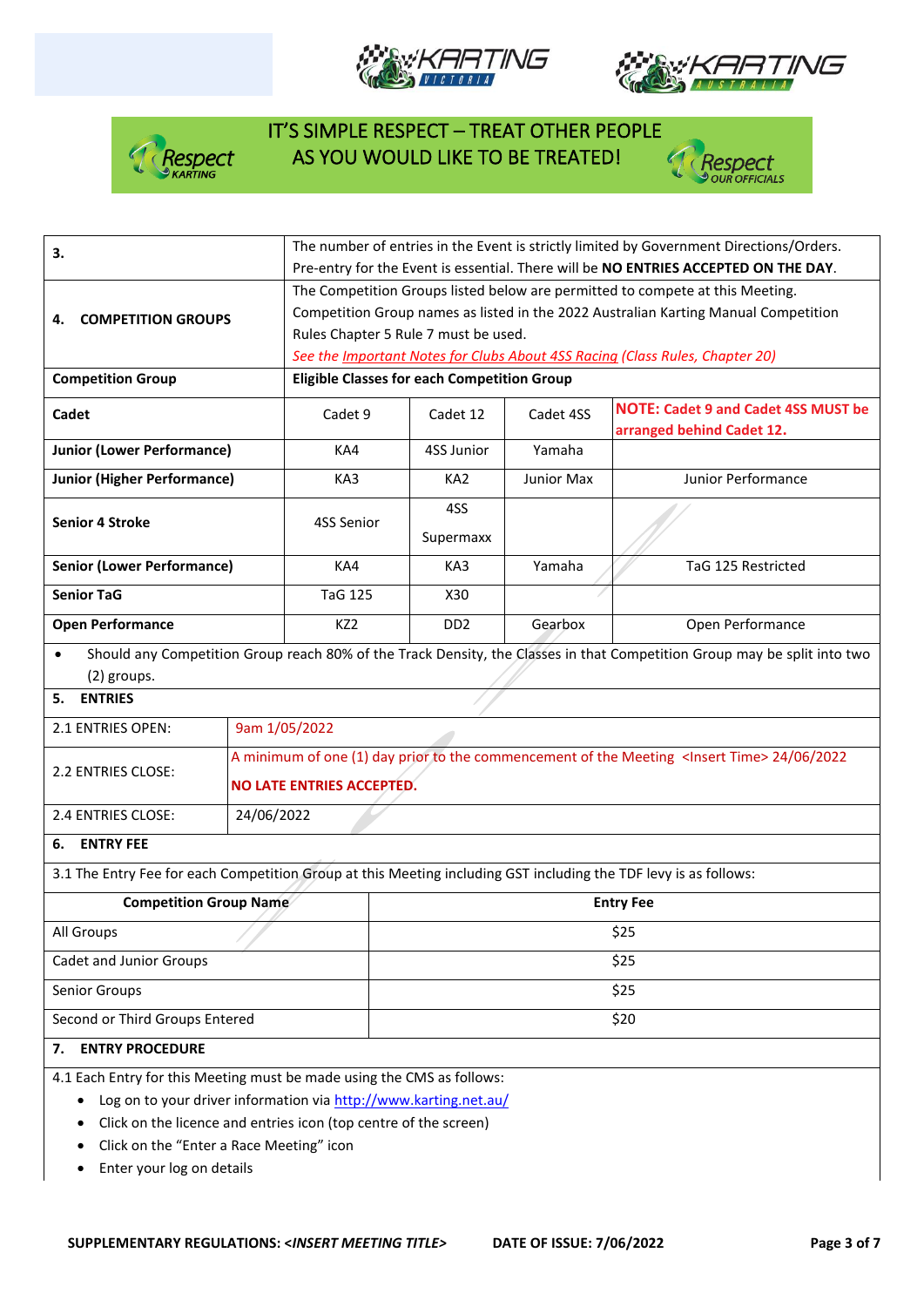







#### • Under 'My Details' functions, choose 'Pre Enter Race Meeting'

- Choose the State in which the Meeting is being held
- Choose the Club who is the Organiser of the Meeting

4.2 Payment of the Entry Fee can be made as follows:

Credit card Payments can be made via CMS using SecurePay ONLY

#### **8. MINIMUM ENTRIES**

5.1 <Choose a Number> is the minimum number of pre-entries which must be received for each Competition Group.

5.2 If insufficient entries are received for a Competition Group to form in its own right, the Competition Group must be consolidated in accordance with the Competition Rules Chapter 1 – Rule 9.

#### **9. BRING A MATE SESSION**

6.1 A "Bring a Mate" session Will be conducted at this Meeting.

#### **10. TEAMS COMPETITION**

7.1 Teams Competition Will Not be conducted at this Meeting.

### **3. SPECIFIC COVID-19 RESTRICTION AND MITIGATION REQUIREMENTS**

#### **COVIDSafe ACTION PLAN** (When required at law)

The Club has completed a COVIDSafe Action Plan and submitted it to the relevant State Government Department. All actions identified as being required to be done to create a COVIDSafe Event and Club facility must be carried out prior to and during the Event.

| 1.   | PERMITTED AND NON-PERMITTED PERSONS                                                                                       |  |  |
|------|---------------------------------------------------------------------------------------------------------------------------|--|--|
|      | No person who has symptoms consistent with COVID-19 (this includes any fever, respiratory                                 |  |  |
| 1.1. | symptoms, shortness of breath, sore throat, cough, lack of smell or fatigue) is permitted to attend                       |  |  |
|      | the Circuit or participate in the Event.                                                                                  |  |  |
|      | Any person who starts to feel unwell or to exhibit symptoms of COVID-19 during the Event must                             |  |  |
| 1.2. | immediately avoid contact with all persons at the Circuit and MUST IMMEDIATELY LEAVE the                                  |  |  |
|      | Circuit.                                                                                                                  |  |  |
|      |                                                                                                                           |  |  |
|      | Note - The number chosen in 2.1 must not exceed the maximum number of people permitted to gather under State              |  |  |
| 2.   | Public Health Authority Orders/Directions/Regulations.                                                                    |  |  |
|      | SOCIAL DISTANCING AND DENSITY REQUIRMENTS                                                                                 |  |  |
| 2.1. | Essential Karting Personnel and Permitted Persons are not permitted to gather in groups greater than Choose a             |  |  |
|      | number while in attendance at the Event. (Delete if no limit on Group size by the State Government required)              |  |  |
| 2.2. | Government prescribed Social Distancing measures must always be observed.                                                 |  |  |
| 2.3. | The use by Permitted Persons of any indoor facilities is strictly limited by the Density Quotient of the room as included |  |  |
|      | in the Club's COVIDSafe Action Plan.                                                                                      |  |  |
| 2.4. | service provided at the Event must fully comply with all State Public Health<br>Authority<br>Food                         |  |  |
|      | Orders/Directions/Regulations.                                                                                            |  |  |
|      | Hand Hygiene must be available at all food service outlets.<br>$\bullet$                                                  |  |  |
|      | Regular cleaning in accordance with the Club's COVIDSafe Action Plan MUST be carried out throughout the Event.            |  |  |
| 3.   | <b>Check In Requirements</b>                                                                                              |  |  |
|      | All Attendees MUST complete and submit the Karting Australia COVID-19 Declaration, or the compulsory State                |  |  |
| 3.1  | Government issued QR Code Check-In (delete which is not relevant) upon arrival at the venue if required by the            |  |  |
|      | <b>State or Federal Government.</b>                                                                                       |  |  |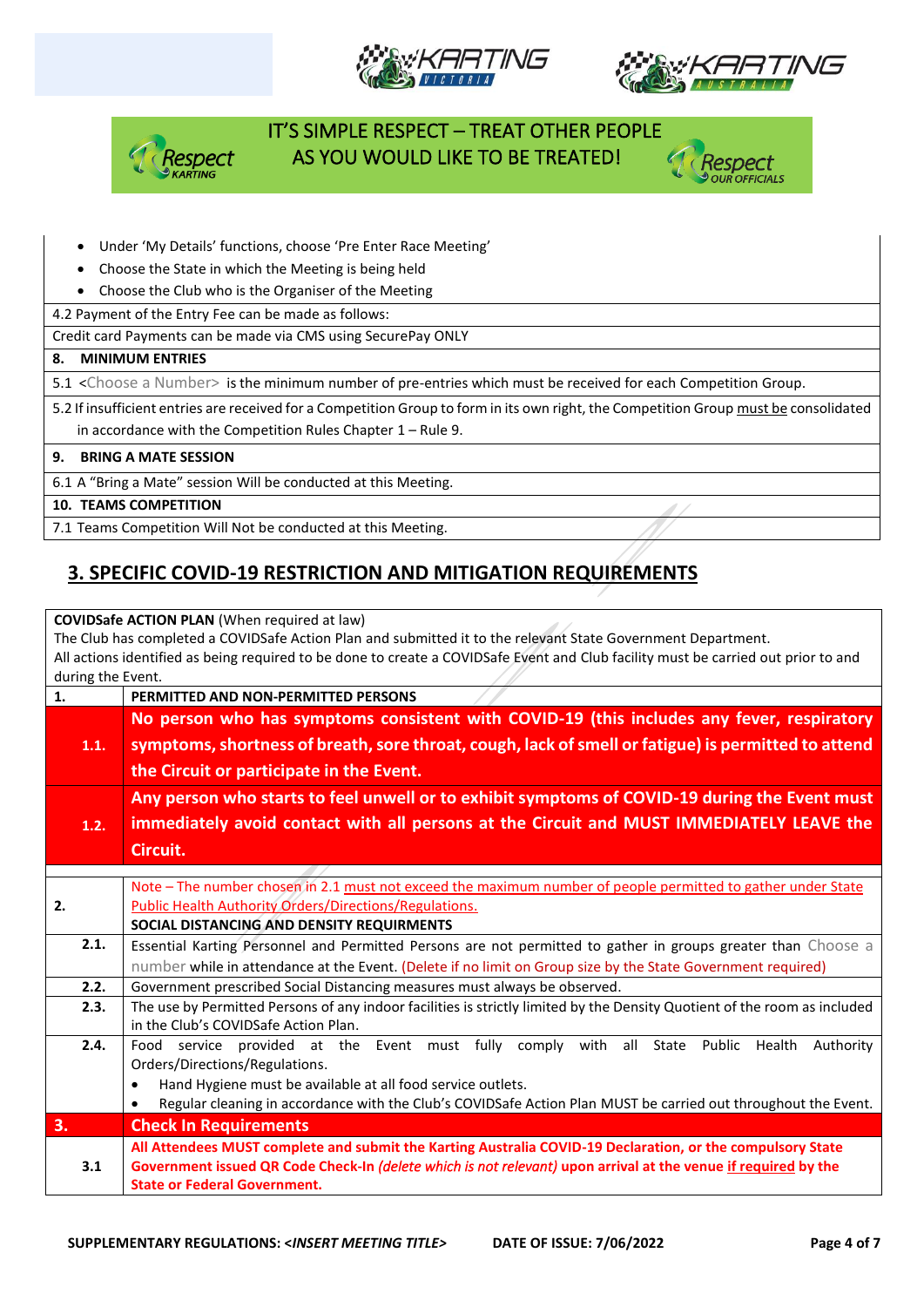







27

| 4.  | HYGIENE FACILITIES - TOILET/WASHROOM FACILITIES and HAND SANITISER                                                                                                                                                                                                                               |  |  |  |  |
|-----|--------------------------------------------------------------------------------------------------------------------------------------------------------------------------------------------------------------------------------------------------------------------------------------------------|--|--|--|--|
| 4.1 | The Club is required to provide facilities to ensure general and sensible hygiene practices are maintained.                                                                                                                                                                                      |  |  |  |  |
| 4.2 | Toilet and washroom facilities at the Circuit must be open and available for use.                                                                                                                                                                                                                |  |  |  |  |
| 4.3 | Washroom facilities must be properly equipped with liquid soap, running water and either air hand driers or paper<br>towels.<br>The toilets and washroom facilities must be cleaned at least once during the day or as otherwise required in<br>accordance with the Club's COVIDSafe Action Plan |  |  |  |  |
| 4.4 | It is strongly recommended that Essential Karting Personnel and Permitted Persons bring their own supply of hand<br>sanitiser for use in accordance with government recommendations in addition to hand sanitiser that is supplied by the<br>Club.                                               |  |  |  |  |

## **4. COMPETITION**

| 1.                                                                                   | <b>FORMAT OF RACING - CLUB COMPETITION GROUPS</b>                                                                                                         |                                                                   |                                                                           |    |                                                                                                   |   |  |
|--------------------------------------------------------------------------------------|-----------------------------------------------------------------------------------------------------------------------------------------------------------|-------------------------------------------------------------------|---------------------------------------------------------------------------|----|---------------------------------------------------------------------------------------------------|---|--|
| 1.1                                                                                  | <b>Practice</b>                                                                                                                                           |                                                                   | 3 Practice session/s of 6 minutes will be held.                           |    |                                                                                                   |   |  |
|                                                                                      |                                                                                                                                                           |                                                                   | There Will Not be Timed Qualifying at this Event.                         |    |                                                                                                   |   |  |
| 1.2                                                                                  | Qualifying                                                                                                                                                |                                                                   |                                                                           |    |                                                                                                   |   |  |
|                                                                                      |                                                                                                                                                           |                                                                   |                                                                           |    |                                                                                                   |   |  |
| 1.3                                                                                  | <b>Heats &amp; Final</b>                                                                                                                                  |                                                                   |                                                                           |    | The system of gridding will be in accordance with State Regulations - Club Competition Format No. |   |  |
| <b>DISTANCES</b><br>2.                                                               |                                                                                                                                                           |                                                                   |                                                                           |    |                                                                                                   |   |  |
| Heat 1                                                                               |                                                                                                                                                           | 8                                                                 | Heat 2                                                                    | 8  | Heat 3                                                                                            | 8 |  |
|                                                                                      |                                                                                                                                                           |                                                                   | <b>Final</b>                                                              | 10 |                                                                                                   |   |  |
| 3.                                                                                   | <b>ACCESS TO CIRCUIT</b>                                                                                                                                  |                                                                   |                                                                           |    |                                                                                                   |   |  |
| 3.1                                                                                  |                                                                                                                                                           |                                                                   | Competitors will be permitted to enter the Circuit from 8am on 26/06/2022 |    |                                                                                                   |   |  |
| 4.                                                                                   | <b>DRIVERS BRIEFING</b>                                                                                                                                   |                                                                   |                                                                           |    |                                                                                                   |   |  |
| 4.1                                                                                  | Drivers Briefing notes will be advised in an electronic format OR over the PA system to all Competitors. Any                                              |                                                                   |                                                                           |    |                                                                                                   |   |  |
| questions should be directed to the Chief Steward prior to the start of Competition. |                                                                                                                                                           |                                                                   |                                                                           |    |                                                                                                   |   |  |
| <b>SCRUTINEERING</b><br>5.                                                           |                                                                                                                                                           |                                                                   |                                                                           |    |                                                                                                   |   |  |
| 5.1                                                                                  | All Competitors will be required to complete an electronic Scrutineering Form (Insert the link to the Scrutineering                                       |                                                                   |                                                                           |    |                                                                                                   |   |  |
|                                                                                      |                                                                                                                                                           | Form provided by KA) via a URL provided to them by the Host Club. |                                                                           |    |                                                                                                   |   |  |
| 5.2                                                                                  | This form will be submitted to the Race Secretary in an electronic format.                                                                                |                                                                   |                                                                           |    |                                                                                                   |   |  |
| 5.3                                                                                  | Scrutineering Stickers will be available for collection from <insert location=""> etween <insert time=""> and <insert time=""></insert></insert></insert> |                                                                   |                                                                           |    |                                                                                                   |   |  |
| <b>FUEL</b><br>6.                                                                    |                                                                                                                                                           |                                                                   |                                                                           |    |                                                                                                   |   |  |
| 6.1                                                                                  | PULP and E10 PULP are the only fuels permitted to be used at this Meeting.                                                                                |                                                                   |                                                                           |    |                                                                                                   |   |  |
| 6.2                                                                                  | Control Fuel Will Not be used at this Meeting.                                                                                                            |                                                                   |                                                                           |    |                                                                                                   |   |  |
| 6.3                                                                                  | Supply details for Control Fuel (if used) are: <i>(Delete all of 6.3 a)-c) If Not Required)</i>                                                           |                                                                   |                                                                           |    |                                                                                                   |   |  |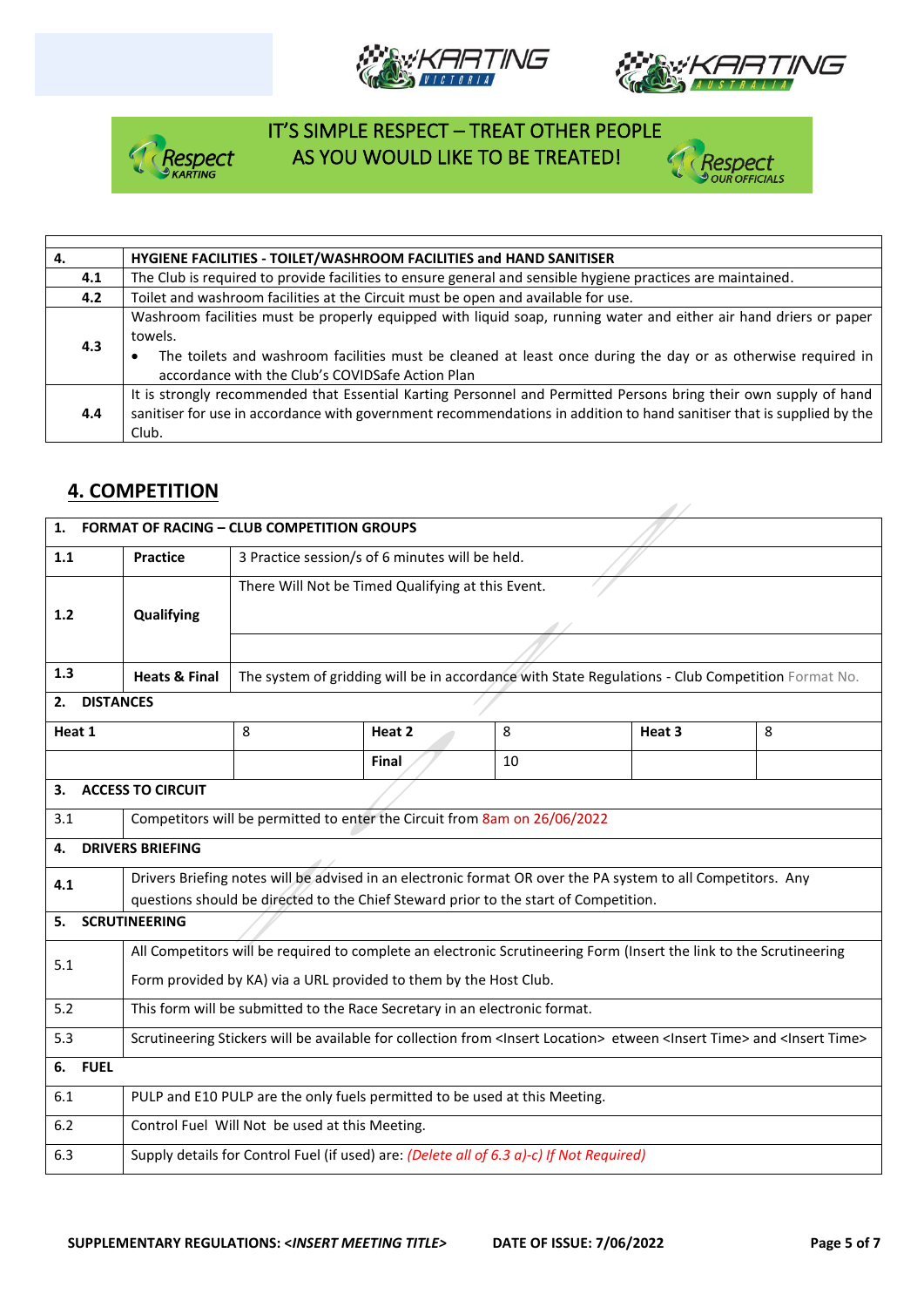







| a)                               | <insert brand="" fuel=""> fuel for use at this Meeting must be purchased from:</insert>                                                                                                     |                 |  |  |  |  |
|----------------------------------|---------------------------------------------------------------------------------------------------------------------------------------------------------------------------------------------|-----------------|--|--|--|--|
| b)                               | <lnsert details="" of="" service="" station="" the=""> <lnsert address="" of="" service="" station="" the=""> <lnsert bowser="" numbers="" pump="" td="" to<=""></lnsert></lnsert></lnsert> |                 |  |  |  |  |
|                                  | be used at the Service Station if applicable>                                                                                                                                               |                 |  |  |  |  |
| c)                               | Proof of purchase of the fuel must be retained and produced to the Chief Scrutineer or Fuel Tester if required.                                                                             |                 |  |  |  |  |
| <b>TIMETABLE</b><br>7.           |                                                                                                                                                                                             |                 |  |  |  |  |
| 7.1                              | Sunday and 26/06/2022                                                                                                                                                                       |                 |  |  |  |  |
|                                  | <b>TIME</b>                                                                                                                                                                                 | <b>ACTIVITY</b> |  |  |  |  |
| a)                               | 8am                                                                                                                                                                                         | Gates open      |  |  |  |  |
| b)                               | 9am                                                                                                                                                                                         | Canteen opens   |  |  |  |  |
| c)                               | 8.30                                                                                                                                                                                        | Practice        |  |  |  |  |
| d)                               | <lnsert time=""></lnsert>                                                                                                                                                                   | Qualifying      |  |  |  |  |
| e)                               | 11am                                                                                                                                                                                        | Racing          |  |  |  |  |
| <b>TROPHIES AND PRIZES</b><br>8. |                                                                                                                                                                                             |                 |  |  |  |  |
| 8.1                              | Discs for $1st$ , $2nd$ and $3rd$ will be presented at conclusion of racing. All points count for the day                                                                                   |                 |  |  |  |  |
|                                  |                                                                                                                                                                                             |                 |  |  |  |  |
| 8.2                              | There will be a gathering for a Presentation of Trophies and Prizes at the end of Competitio0n in accordance with                                                                           |                 |  |  |  |  |
|                                  | <b>Government Restrictions</b>                                                                                                                                                              |                 |  |  |  |  |

## **4. CIRCUIT SPECIFIC REQUIREMENTS**

| 1.   | <b>PADDOCK ALLOCATION</b>                                                                                                                                                             |
|------|---------------------------------------------------------------------------------------------------------------------------------------------------------------------------------------|
|      | Paddock allocation Will Not will occur for the Meeting                                                                                                                                |
| 2.   | <b>MEDICAL SERVICES</b>                                                                                                                                                               |
| 2.1. | Any Medical assistance that is required outside of the operating hours when Kart's are not on the Race Track please<br>contact 000. The address to give to the Emergency Services is: |
|      | Yarraman Park                                                                                                                                                                         |
|      | 134 Madeira Packet Rd Portland                                                                                                                                                        |
|      | Click here to enter text.                                                                                                                                                             |
| 3.   | <b>KART RETRIEVAL</b>                                                                                                                                                                 |
| 3.1. | Pit Crew with trolleys Will Not be given access to the Circuit during Qualifying and Racing.                                                                                          |
| 3.2. | Retrieval of Karts is at the discretion of the Clerk of the Course                                                                                                                    |
| 3.3. | Pit Crew must only enter the Circuit when permitted by the Grid Marshal or the Clerk of the Course and then only if<br>wearing a HIGH VISIBILITY SAFETY VEST on the upper torso.      |
| 3.4. | Karts can be retrieved via <lnsert be="" can="" details="" karts="" of="" retrieved="" where=""></lnsert>                                                                             |